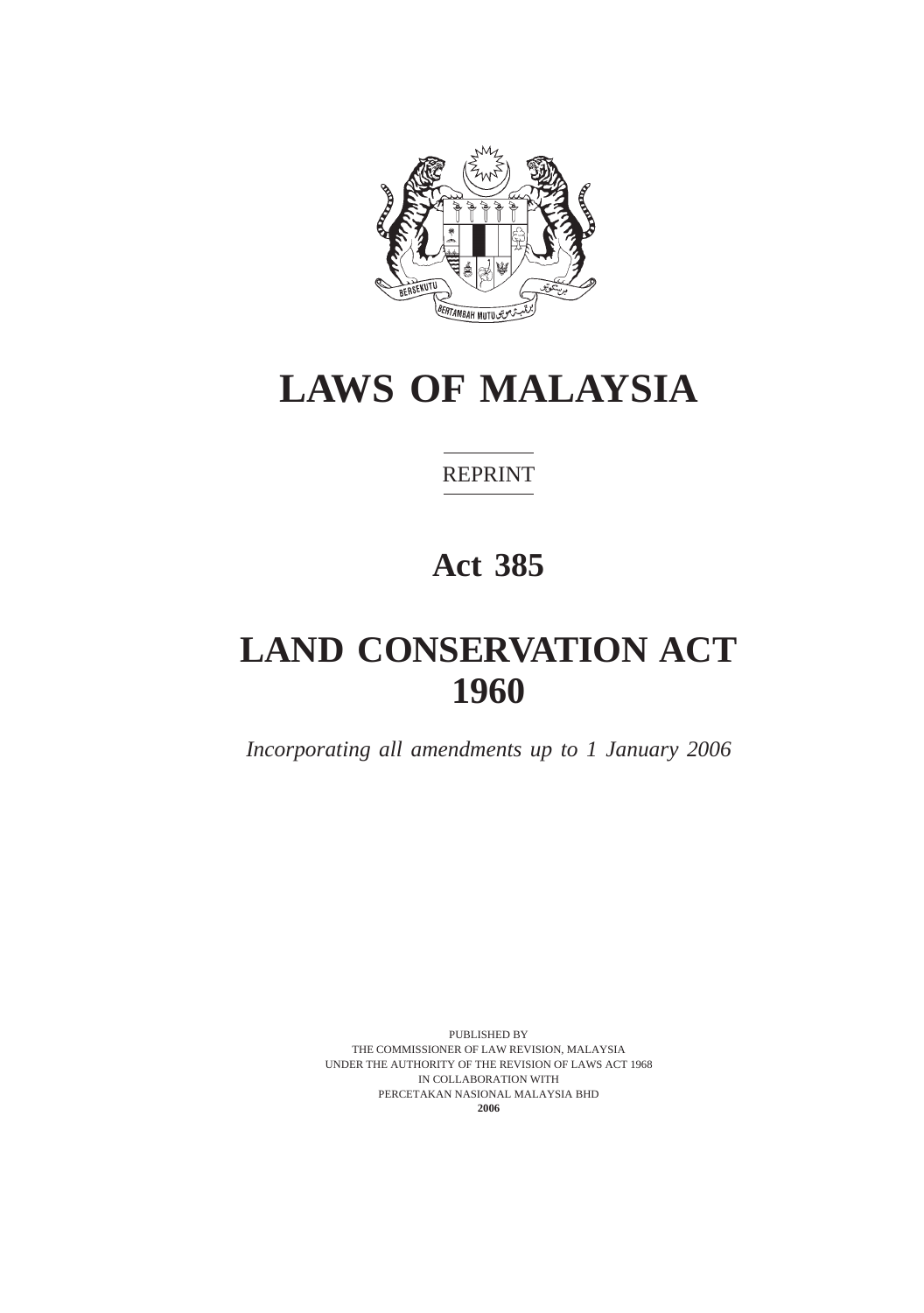# **LAND CONSERVATION ACT 1960**

|         | First enacted | 1960 (Act No. 3 of<br>1960)                |
|---------|---------------|--------------------------------------------|
| Revised |               | 1989 (Act 385 w.e.f.<br>21 September 1989) |

*PREVIOUS REPRINT*

*First Reprint ... ... ... ... ... 2001*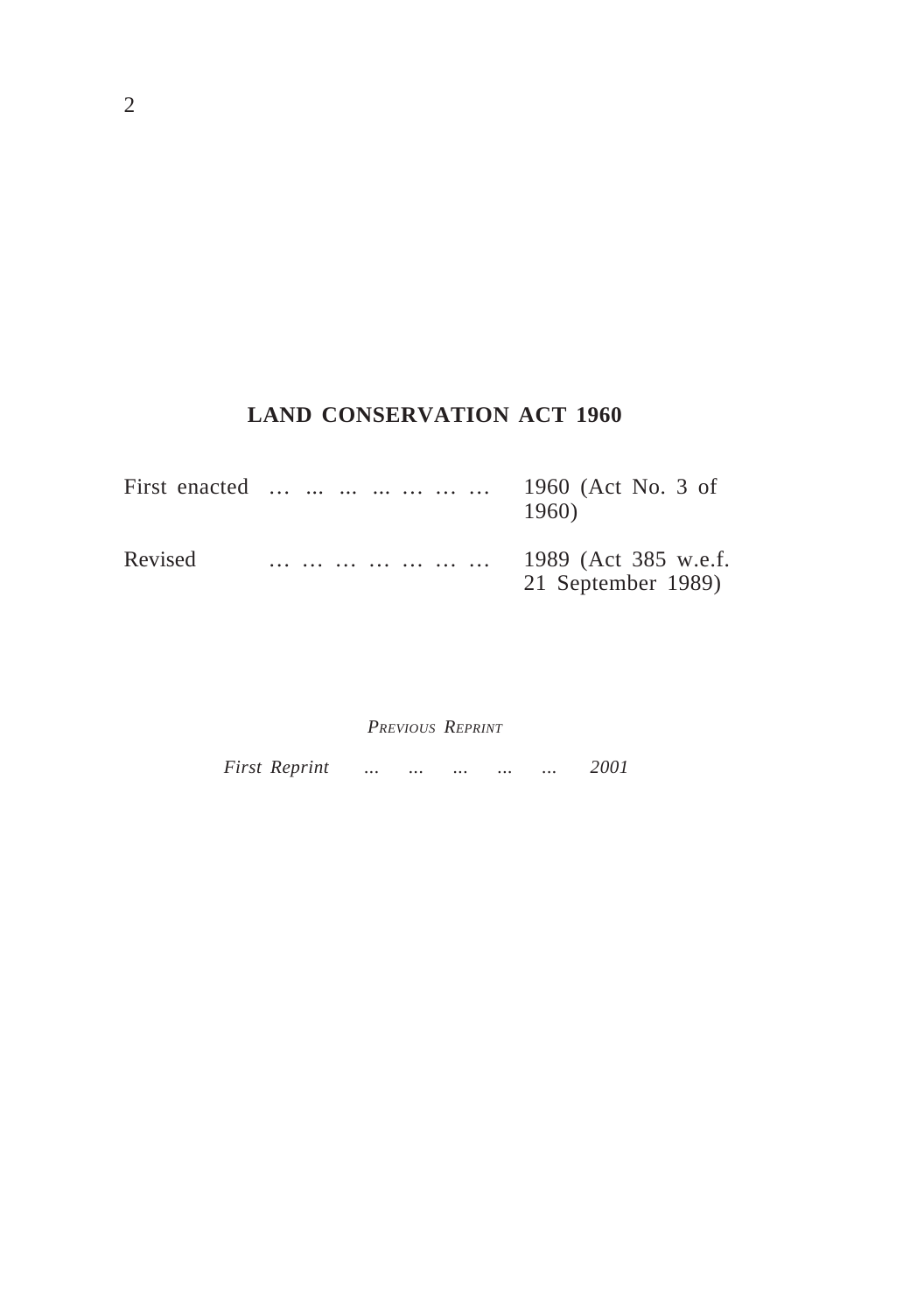#### **Act 385**

#### **LAND CONSERVATION ACT 1960**

ARRANGEMENT OF SECTIONS

#### PART I

#### INTRODUCTORY

Section

- 1. Short title and application
- 2. Interpretation

#### PART II

#### CONTROL OF HILL LAND

- 3. Declaration of hill land
- 4. Entry of declaration on the register
- 5. Prohibition of short-term crops except under permit
- 6. Restrictions on clearing and cultivation of hill land
- 7. Appeal
- 8. Acquisition of hill land
- 9. Power to require statements as to persons interested
- 10. Enforcement of terms and conditions of permits

#### PART III

#### CONTROL OF SILT AND EROSION

- 11. Notice to show cause against order
- 12. Appearance to show cause
- 13. Procedure on appearance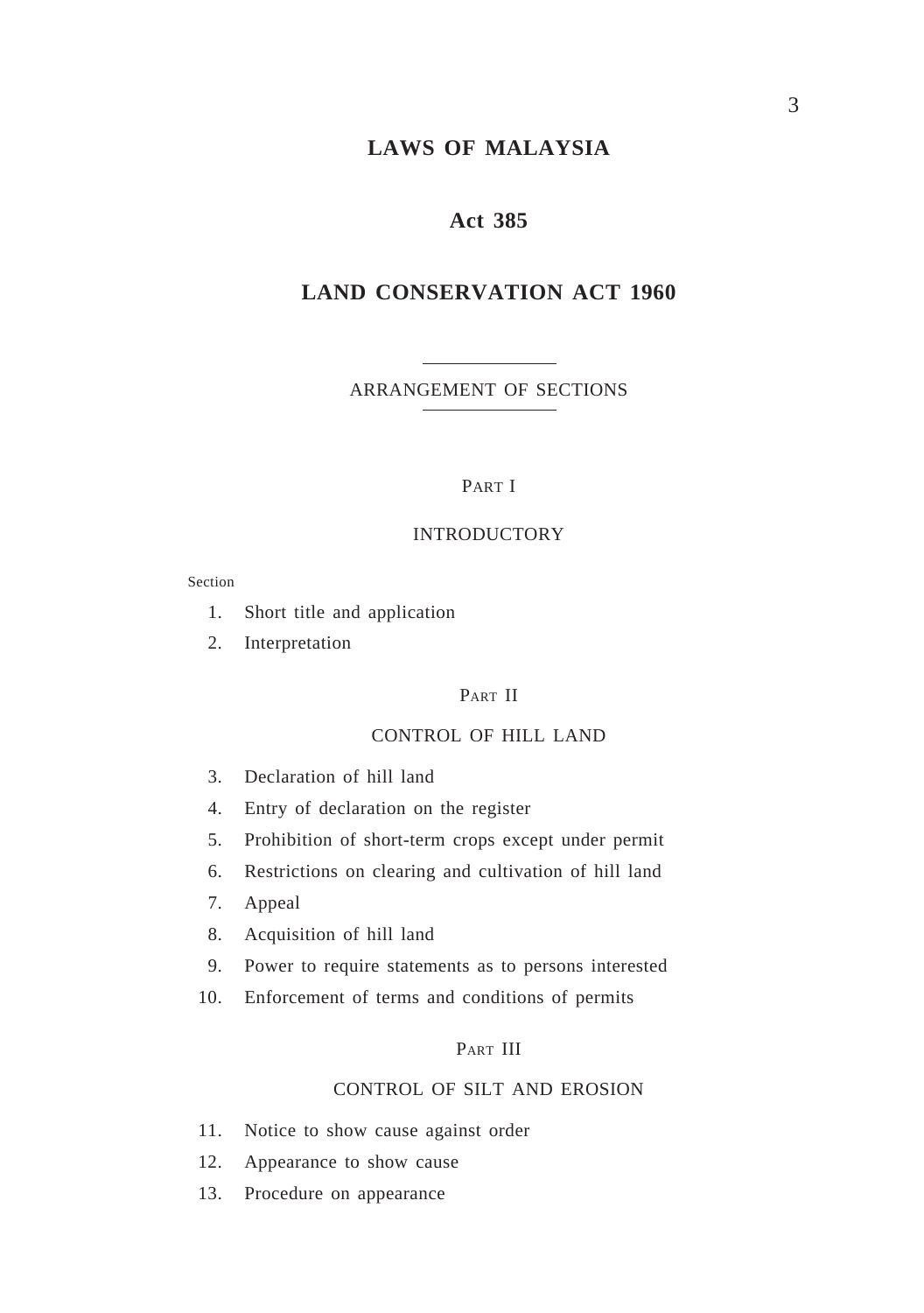#### Section

- 14. Powers to make orders and nature of orders
- 15. Variation and revocation of orders
- 16. Operation of orders
- 17. Appeal
- 18. Penalty
- 19. Maintenance of work
- 20. Record of orders in the register

### PART IV

#### GENERAL

- 21. Power to cause effect to be given to orders and recovery of cost
- 22. Liability of owner or occupier for acts done on land
- 23. Service of notices and orders
- 24. Rules
- 25. Private suits not affected
- 26. Repeal

**APPENDIX**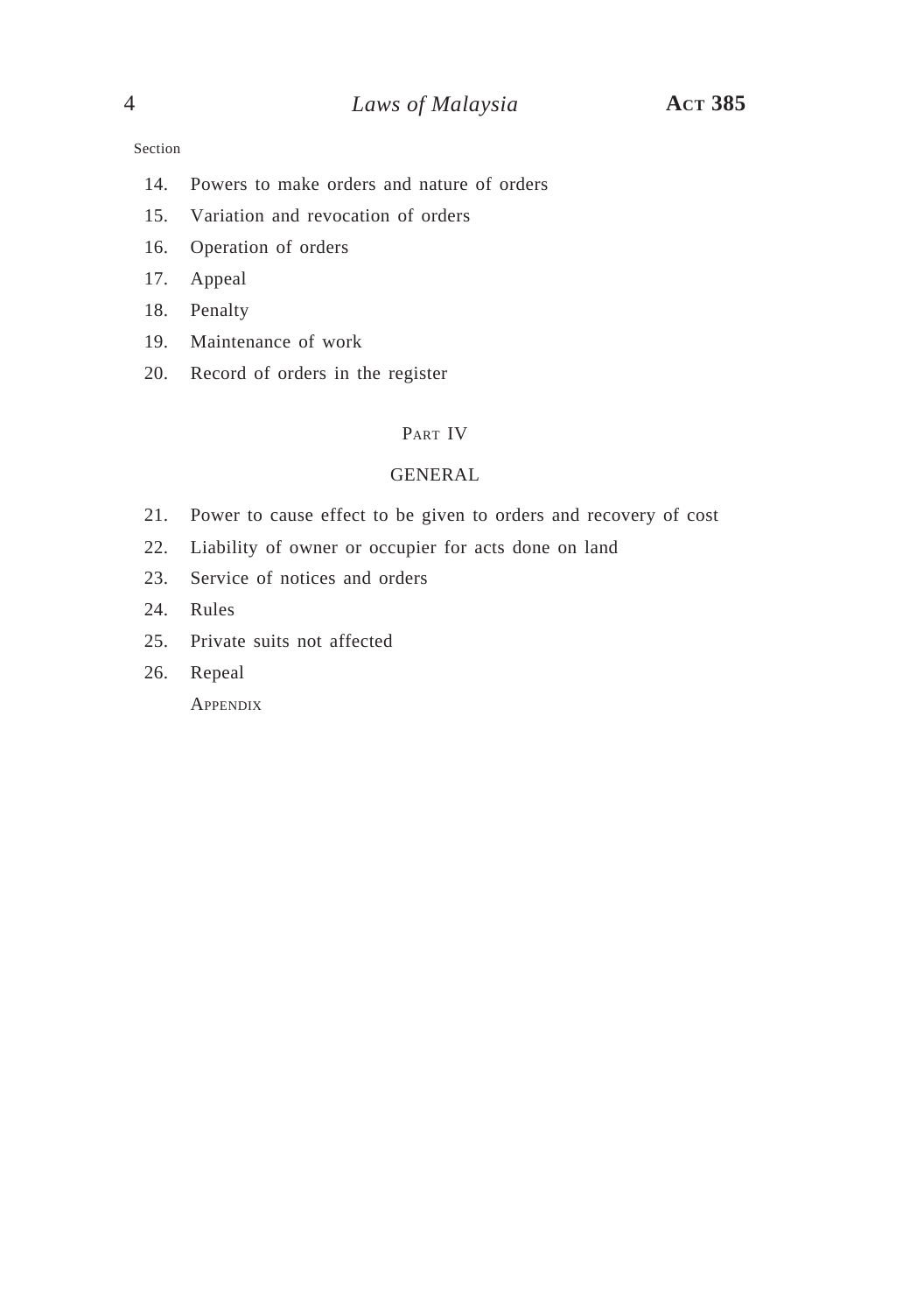#### **Act 385**

#### **LAND CONSERVATION ACT 1960**

An Act relating to the conservation of hill land and the protection of soil from erosion and the inroad of silt.

[*5 May 1960*]

**BE IT ENACTED** by the Seri Paduka Baginda Yang di-Pertuan Agong with the advice and consent of the Dewan Negara and Dewan Rakyat in Parliament assembled, and by the authority of the same, as follows:

## PART I

#### INTRODUCTORY

#### **Short title and application**

**1.** (1) This Act may be cited as the Land Conservation Act 1960.

\*(2) This Act shall not come into operation in any State until it has been adopted by a law made by the Legislature of that State pursuant to Clause (3) of Article 76 of the Constitution.

#### **Interpretation**

**2.** (1) In this Act, unless the context otherwise requires—

"hill land" means any land declared to be hill land in accordance with section 3;

"Land Administrator" has the same meaning assigned thereto in the National Land Code [*Act 56 of 1965*];

<sup>\*</sup>*NOTE*—Adoption of this Act by States under subsection 1(2)–*see* Appendix.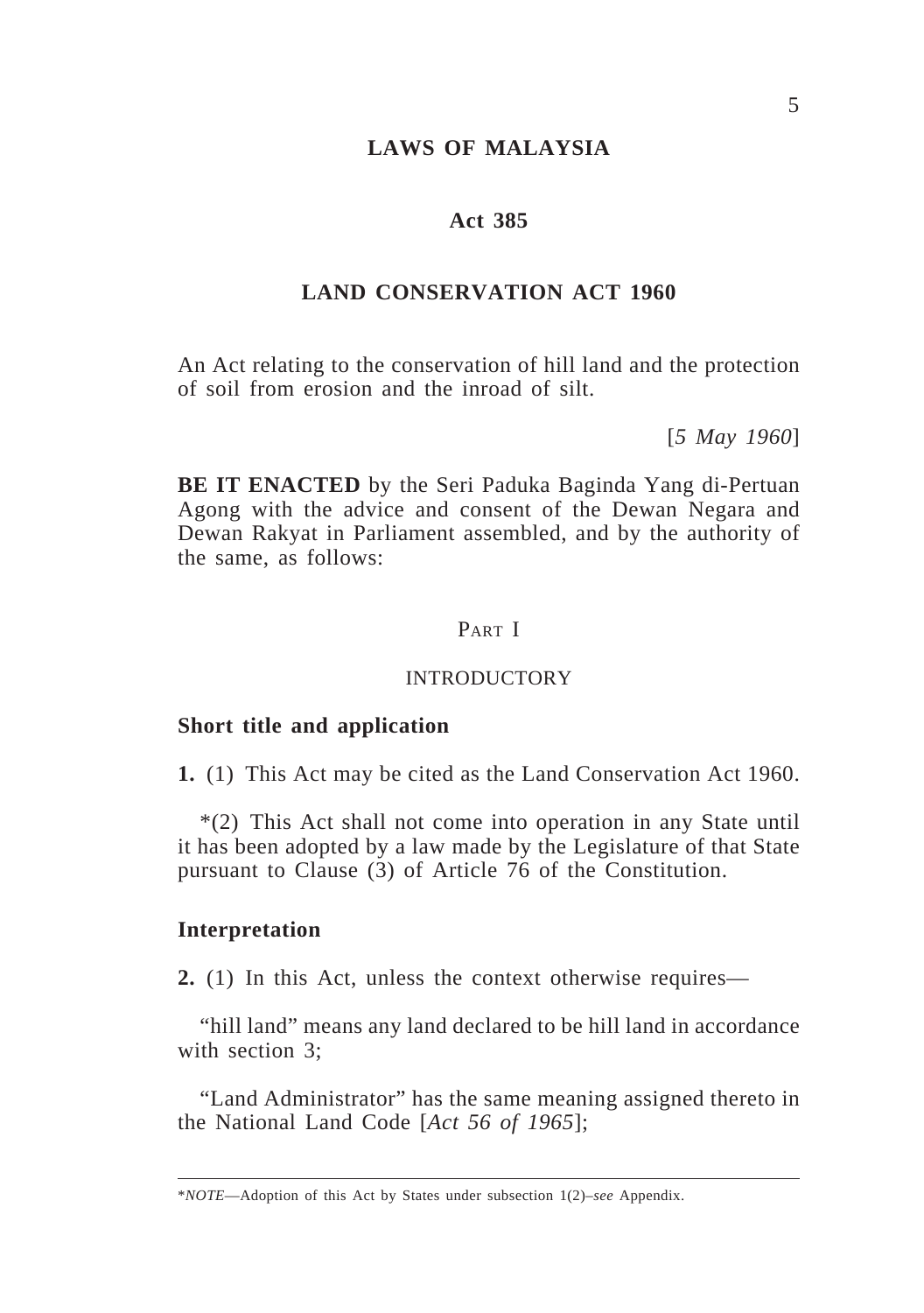"owner" means the person for the time being receiving the rent of land in connection with which the word is used, whether on his own account or as agent or trustee for any other person, or as receiver, or who would receive the rent if the land were let to a tenant, but does not include the Government of Malaysia or the Government of any State in Malaysia;

"occupier" means the person in occupation of land in connection with which the word is used, or having the charge, management or control thereof, either on his own account or as agent of another person, and includes a lessee of land, a person occupying land consequent upon an approved application, an approved occupant in the State of Johore, and any person occupying land under section 9 of the \*Lands Ordinance of the Straits Settlements [*S.S. Cap. 113*];

"Registrar" has the same meaning assigned thereto in the National Land Code;

"short-term crops" means any crops which normally complete their life cycle within two years after planting, and includes pineapples, bananas and derris.

(2) Nothing in this Act contained—

- *(a)* refers to land held under mining lease or other mining title;
- *(b)* shall in any manner whatsoever affect the rights of the Yang di-Pertuan Agong or of the Government or of the Ruler or Yang di-Pertua Negeri or of the Government of any State.

## PART II

### CONTROL OF HILL LAND

#### **Declaration of hill land**

**3.** The Ruler in Council or the Yang di-Pertua Negeri in Council of a State may, by notification in the *Gazette*, declare any area or class or description of land in the State to be hill land for the purposes of this Act.

<sup>\*</sup>*NOTE*—Lands Ordinance of the Straits Settlements [*S.S. Cap. 113*] has since been repealed by National Land Code [*Act 56 of 1965*]–*see* section 438 of Act 56 of 1965.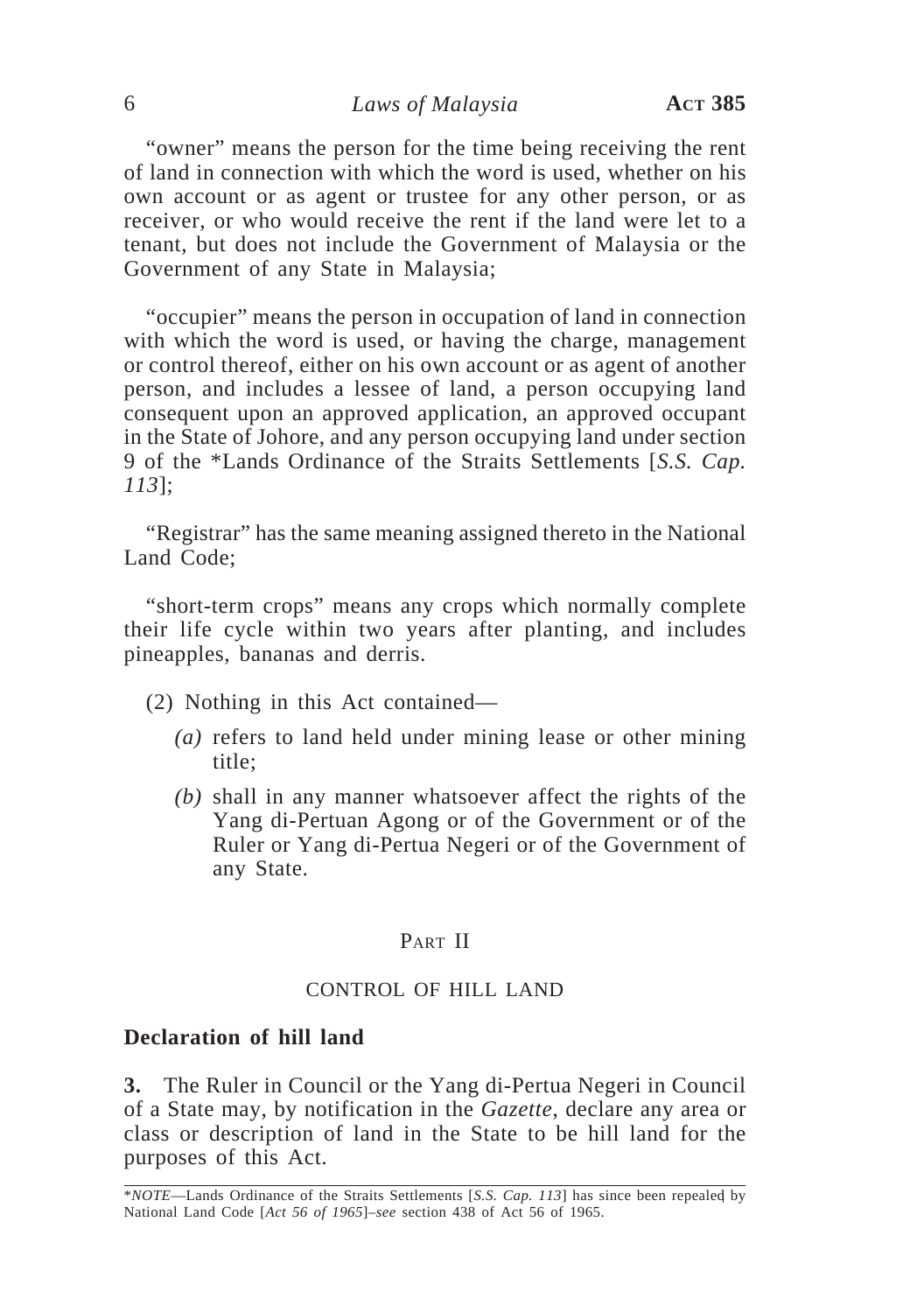### **Entry of declaration on the register**

**4.** The Land Administrator shall, upon the making of any declaration under section 3 cause to be presented to the Registrar a memorandum containing a complete list of all the lands affected by such declaration, and the Registrar shall note in the register against all such lands the fact that such declaration has been made.

#### **Prohibition of short-term crops except under permit**

**5.** No person shall plant any hill land with short-term crops:

Provided that the Land Administrator may issue an annual permit to plant specified short-term crops to any applicant who satisfies him that such cultivation will not cause appreciable soil erosion, and in such permit may prescribe the area of the land and the terms and conditions under which such cultivation is permitted.

#### **Restrictions on clearing and cultivation of hill land**

**6.** (1) No person shall clear any hill land or interfere with, destroy or remove any trees, plants, undergrowth, weeds, grass or vegetation on or from any hill land:

Provided that it shall be lawful for the Land Administrator, on the application of the owner or occupier of any hill land, to authorize by permit in writing under his hand, subject to such terms and conditions and to such extent and in such manner as may be specified in such permit—

- *(a)* the clearing of such hill land for the purpose of cultivation;
- *(b)* the clearing or weeding of such hill land under lawful cultivation.

(2) Any person who fails to comply with any terms or conditions prescribed in a permit issued under subsection (1) shall be deemed to have contravened this Act.

(3) Whenever the Land Administrator declines to issue a permit under this section in terms acceptable to the applicant he shall, on being requested so to do by the applicant, forthwith issue to him a certificate under his hand setting forth the nature of the permit asked for and the grounds of such refusal and the date of issue of such certificate.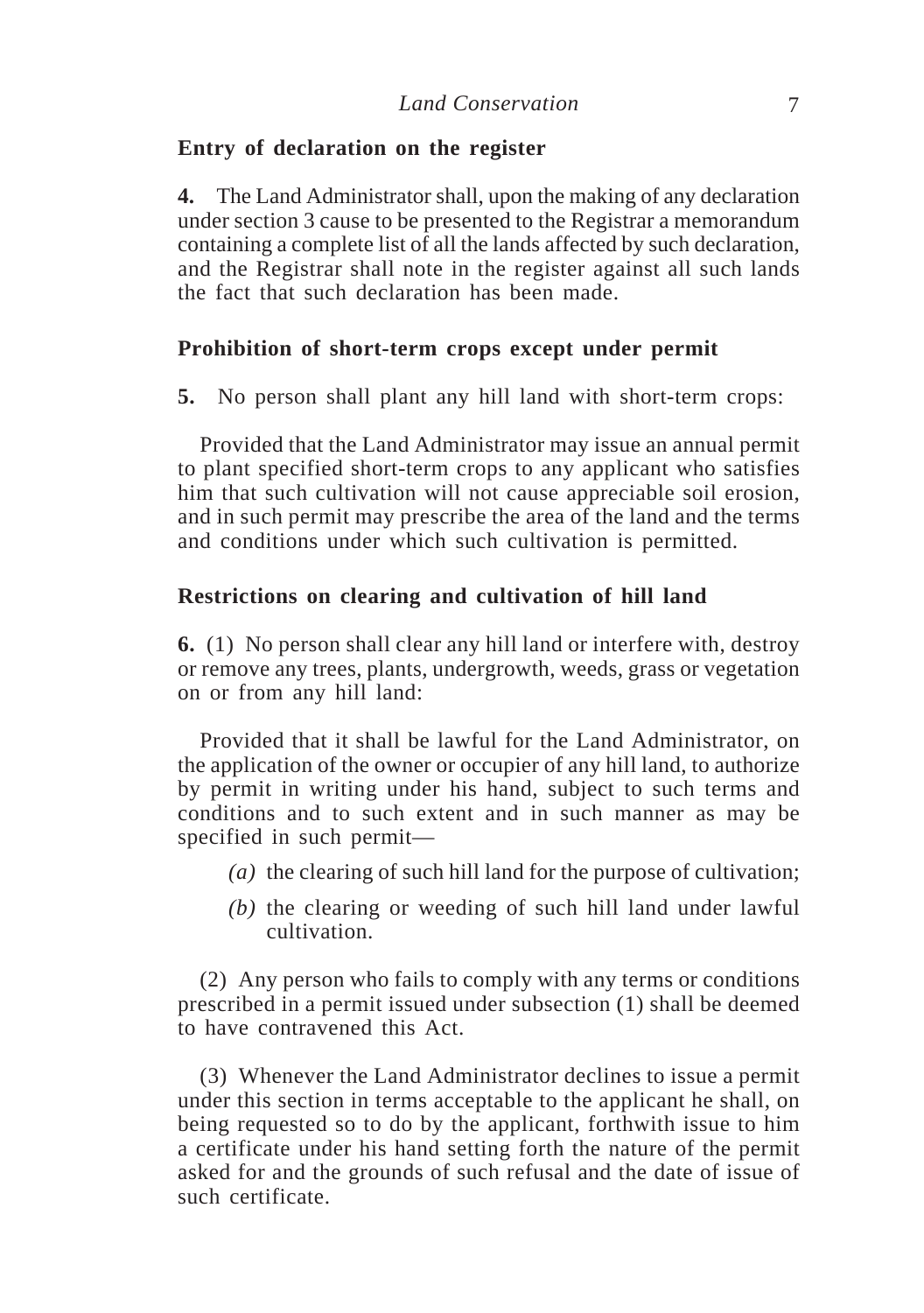# **Appeal**

**7.** (1) Any applicant aggrieved by the refusal of the Land Administrator to issue a permit under section 6 in terms acceptable to such applicant may, within fifteen days of the issue of the Land Administrator's certificate under subsection 6(3), or within such further time as the Ruler in Council or the Yang di-Pertua Negeri in Council, as the case may be, may in any case allow, appeal to the Ruler in Council or the Yang di-Pertua Negeri in Council, against such refusal and the Ruler in Council or the Yang di-Pertua Negeri in Council, after hearing such person, or in his absence, as the Ruler in Council or the Yang di-Pertua Negeri in Council shall think fit, may confirm such refusal or order the Land Administrator to issue such permit with or without modifications.

(2) Every such appeal shall be by notice in writing signed by the appellant or his advocate and solicitor and shall be delivered to the Land Administrator, who shall forthwith transmit such notice to the State Secretary, together with a copy of the certificate issued under subsection 6(3).

(3) In deciding any such appeal it shall be lawful for the Ruler in Council or the Yang di-Pertua Negeri in Council to receive and take into consideration any signed statement or report of any person as to the condition of the land in question and the desirability or otherwise of the issue of a permit therefor.

(4) The order of the Ruler in Council or the Yang di-Pertua Negeri in Council under this section shall be final and no Court shall call in question any such order.

### **Acquisition of hill land**

**8.** Whenever it appears desirable to the Ruler in Council or the Yang di-Pertua Negeri in Council, as the case may be, to acquire any hill land for the purpose of preventing soil erosion it shall be lawful for the Ruler in Council or the Yang di-Pertua Negeri in Council to direct that such hill land be acquired either by private treaty or under the Land Acquisition Act 1960 [*Act 486*]; and for the purpose of that Act the land to be acquired shall be deemed to be required for a public purpose.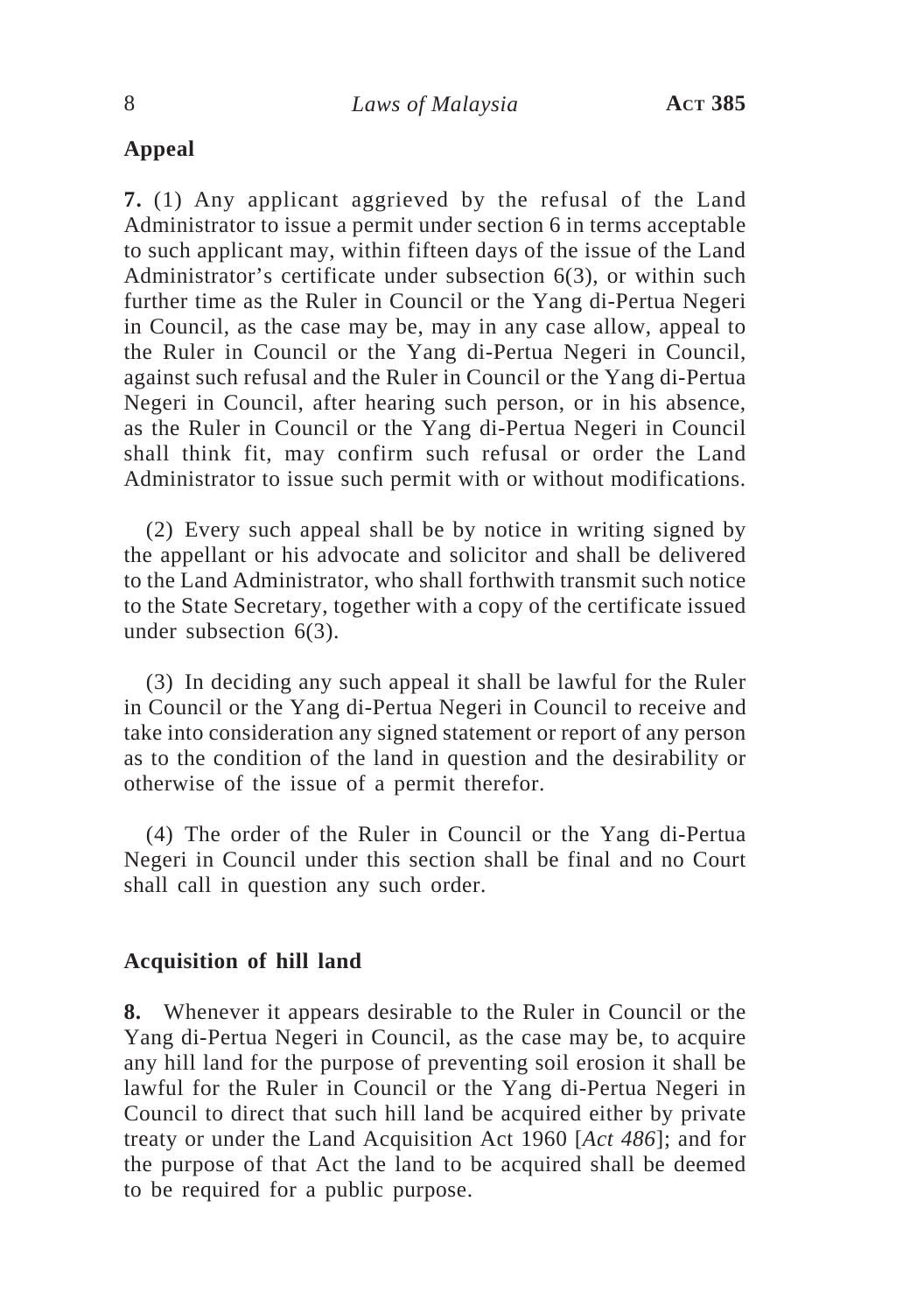#### **Power to require statements as to persons interested**

**9.** (1) The Land Administrator may by order in writing require the owner or occupier of any hill land to deliver to him within a time to be specified in the order, being not less than fifteen days from the service thereof, a statement in writing containing to the best of his knowledge and ability the name and address of every person who possesses or has possessed within one year preceding the date of service of the order any interest in the land or any part thereof, whether as co-owner, mortgagee, lessee, sub-lessee, tenant, squatter or otherwise, and the nature of any such interest.

(2) Every such order shall be personally served on the owner or occupier, as the case may be.

(3) Every owner or occupier required to deliver a statement under this section shall be legally bound to do so within the meaning of sections 176 and 177 of the Penal Code [*Act 574*].

#### **Enforcement of terms and conditions of permits**

**10.** (1) Whenever any owner or occupier of hill land fails to comply with any term or condition imposed by a permit issued under section 5 or 6 the Land Administrator, or any person authorized by him in writing generally or specially in that behalf, may enter upon such hill land with such assistants and things as are necessary, and may perform and do thereon and therein all acts and things required to conform with the terms and conditions of such permit, and the cost thereof shall be recoverable from such owner or occupier; and the amount of such cost may be reported to the Court of a Magistrate and recovered in the same manner as if it were a fine imposed by such Court, notwithstanding that such amount may be in excess of the ordinary jurisdiction of such Court.

(2) Nothing in this section shall affect the liability of any person to prosecution and punishment under section 18.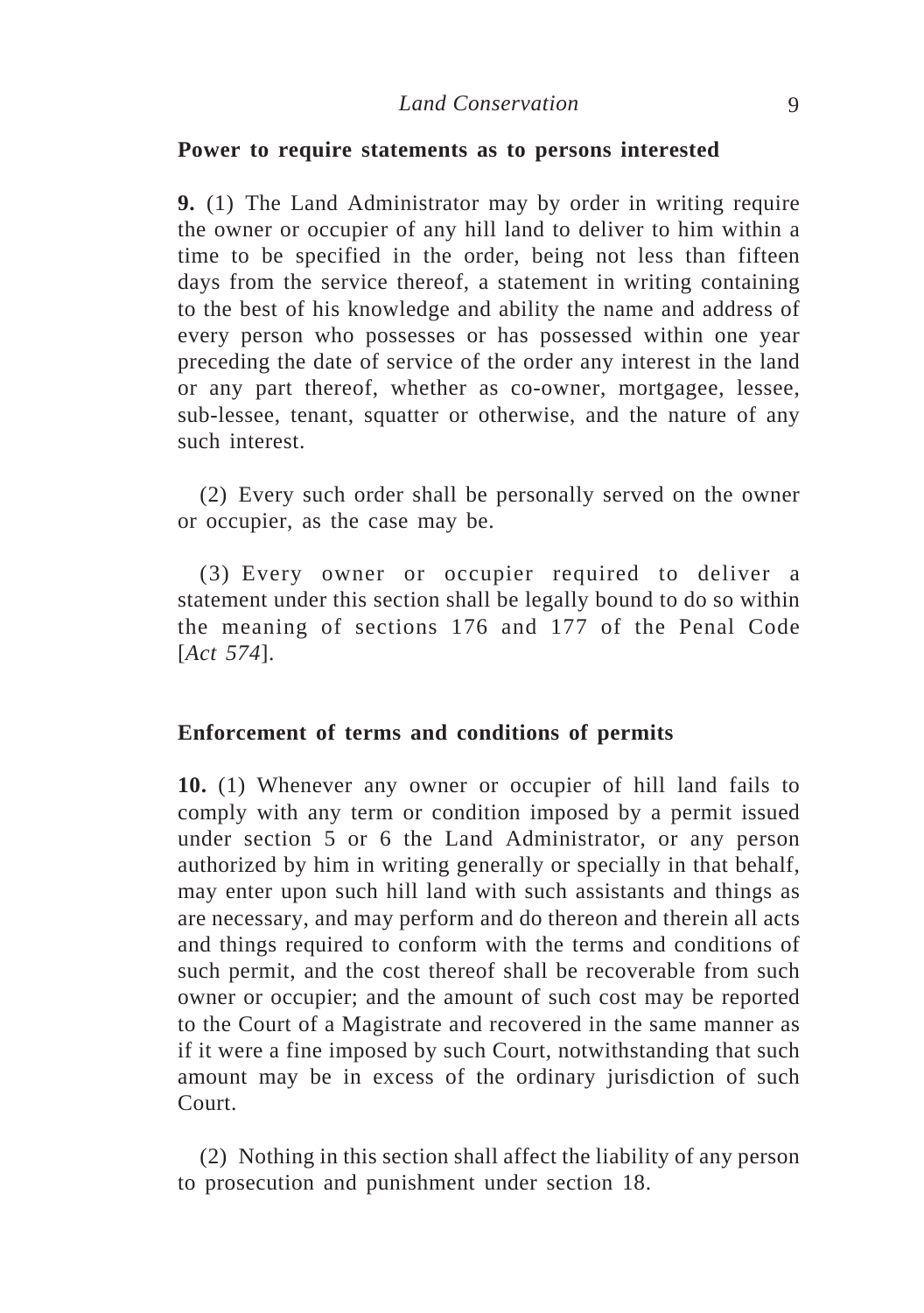# PART III

## CONTROL OF SILT AND EROSION

## **Notice to show cause against order**

**11.** Whenever it appears to a Land Administrator on grounds to be recorded by him in writing with reference to land owned by any person—

- *(a)* that earth, mud, silt, gravel or stone from such land has caused or is likely to cause damage to other land, whether alienated or not, or to any watercourse, whether natural or artificial, or has interfered or is likely to interfere with the due cultivation of other land, whether alienated or not; or
- *(b)* that by reason of the steepness of the slope of such land, damage has been or is likely to be caused to such land by erosion or displacement of earth, mud, silt, gravel or stone upon or from such land,

the Land Administrator may, by notice served on the owner or occupier of such land, require him to show cause, at a time and place to be stated in such notice, why an order should not be made under this Act prohibiting him from doing, or requiring him to do, any act or thing which may under section 14 be prohibited or required to be done.

## **Appearance to show cause**

**12.** Any owner or occupier of land who is required to show cause why an order under section 11 should not be made in respect of such land may attend and show cause either in person, or by his agent duly authorized by power of attorney in that behalf, or by an advocate and solicitor or, with the permission of the Land Administrator, by any other person.

## **Procedure on appearance**

**13.** (1) If an owner or occupier of land who is required to show cause as aforesaid attends in person, or by any representative referred to in section 12, at the time and place stated in the notice, the Land Administrator shall—

*(a)* inform such owner or occupier or representative, as the case may be, of the grounds on which the notice was issued;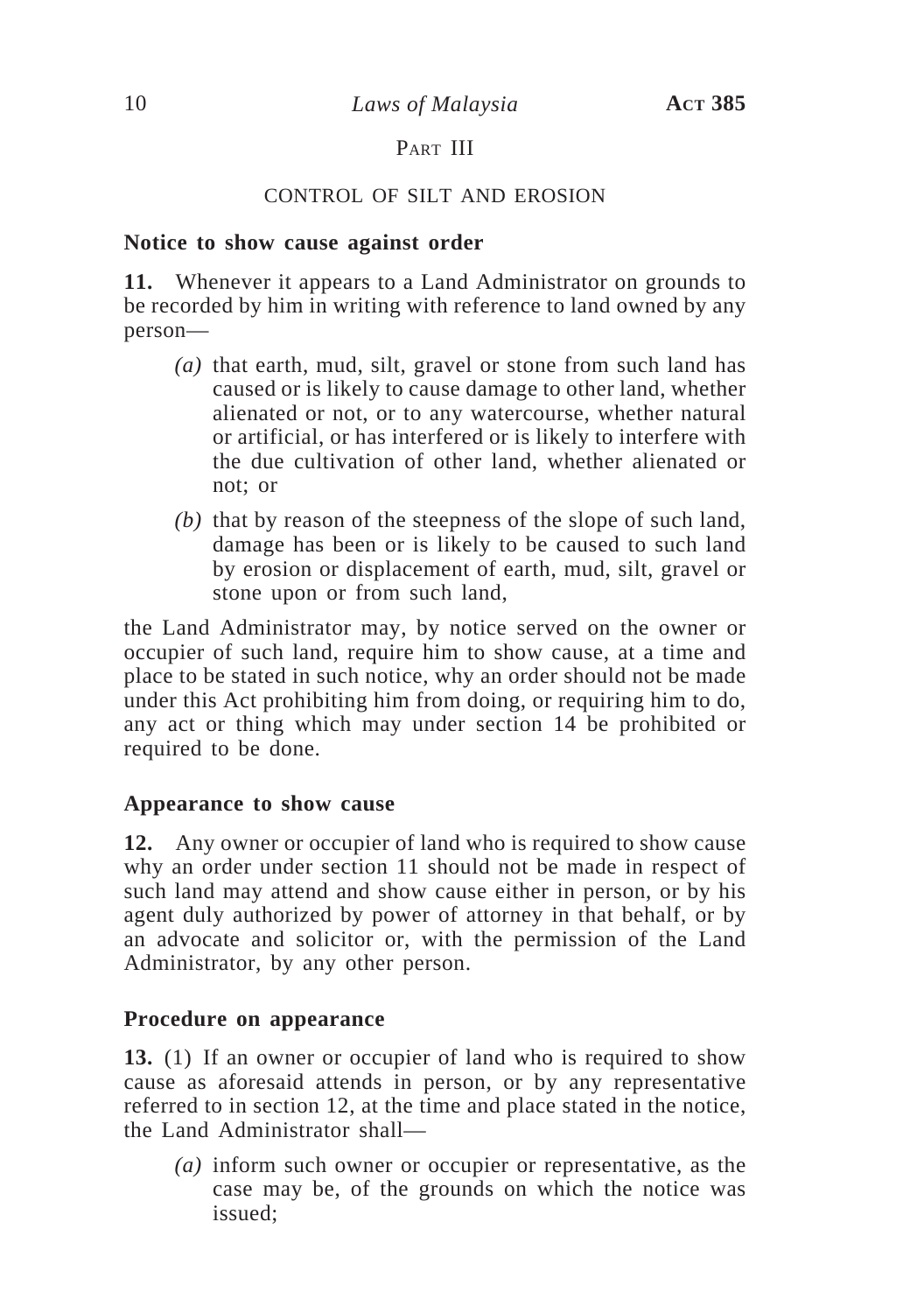- *(b)* in the presence of such owner or occupier or representative, make any enquiry and take and record any evidence which the Land Administrator thinks necessary as to the facts and circumstances of the case;
- *(c)* hear and record the statement (if any) of such owner or occupier or representative; and
- *(d)* take and record the evidence of all persons attending at the instance of such owner or occupier or representative whom such owner or occupier or representative desires to examine.

(2) For the purpose of carrying out this section the Land Administrator shall have the same powers of summoning and enforcing the attendance of witnesses and of compelling the production of documents and of adjourning proceedings from time to time as the Court of a Magistrate has in civil suits.

#### **Powers to make orders and nature of orders**

**14.** (1) If an owner or occupier of land who is required to show cause as aforesaid fails without reasonable excuse (to be allowed by the Land Administrator) to attend in person or by any representative referred to in section 12 at the time and place mentioned in the notice, or, having so attended, fails to show cause to the satisfaction of the Land Administrator why an order in respect of the land referred to in the notice should not be made, the Land Administrator may—

- *(a)* make an order in writing under his hand prohibiting, either absolutely or to such extent as may be prescribed in the order, interference with or destruction or removal of any trees, plants, undergrowth, weeds or grass within or from such parts of the said land as are specified in the order;
- *(b)* with the sanction of the State Secretary, make an order in writing under his hand requiring the making on the said land of drains and watercourses, and the construction thereon of dams and retaining walls, of such character and dimensions and in such positions as are specified in the order;
- *(c)* with the sanction of the State Secretary, make an order in writing under his hand requiring the doing on or in respect of the said land of any act or thing which appears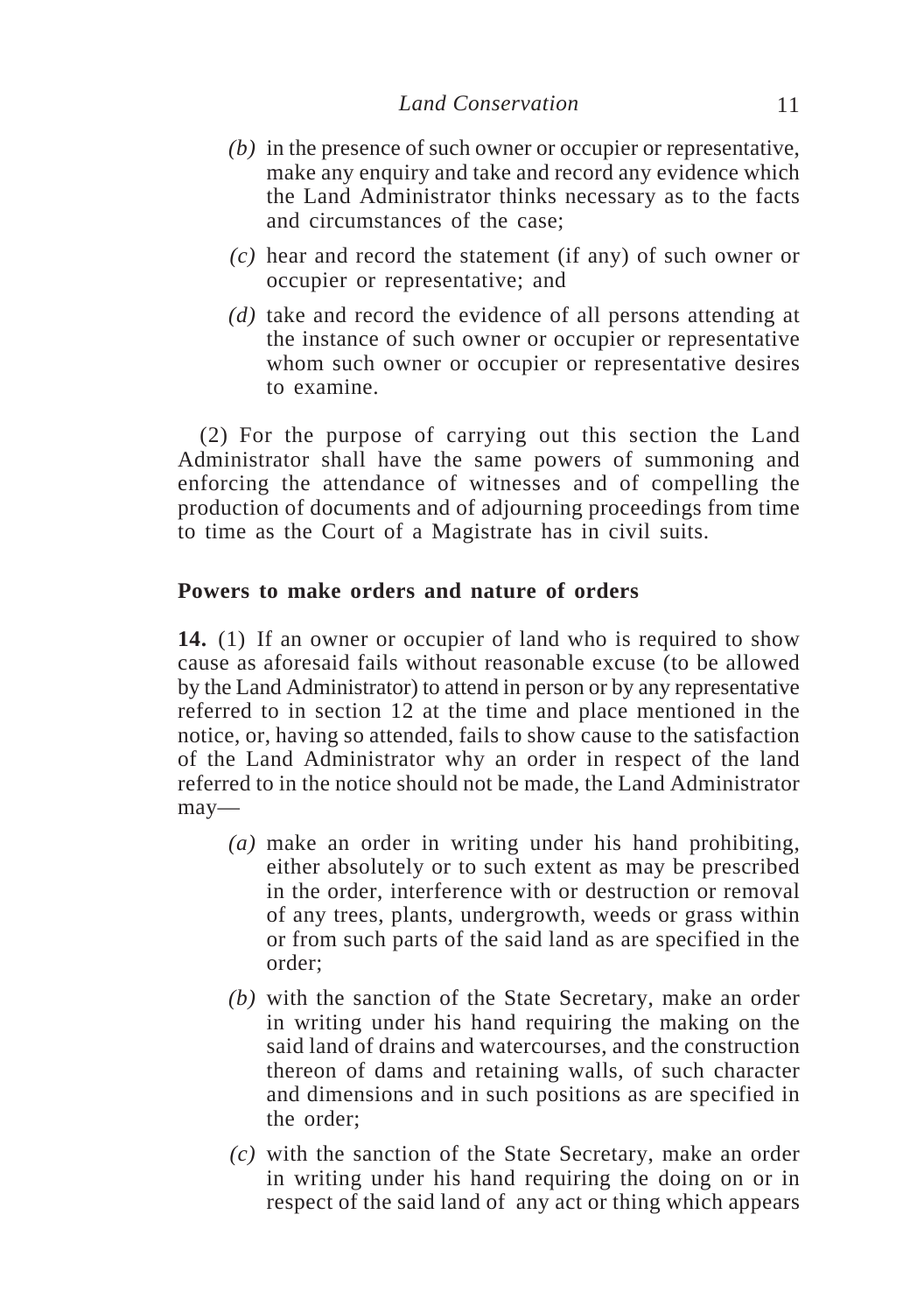to the Land Administrator likely to prevent, and prohibiting the doing on or in respect of the said land of any act or thing which appears to the Land Administrator likely to facilitate the passage of earth, mud, silt, sand, gravel or stone from the said land to other land, whether owned by any person or not, or to any river, canal or drain.

(2) Any order made under this section may prescribe the time within which any work, act or thing required by such order to be made or done shall be completed.

#### **Variation and revocation of orders**

**15.** (1) Any order made under section 14 may be varied or revoked by the Land Administrator by writing under his hand:

Provided that—

- (i) no such order or part thereof made with the sanction of the State Secretary shall be varied or revoked save with the sanction of the State Secretary;
- (ii) no such order shall be varied so as to prohibit or require anything not authorized by section 14 to be prohibited or required;
- (iii) the sanction of the State Secretary shall be required for any variation of such an order which, if contained in an original order under section 14, would require the sanction of the State Secretary;
- (iv) no such order shall, except with the express consent of the owner or occupier of the land in respect whereof the order was made, or of some person duly empowered so to consent on behalf of the owner or occupier, be varied unless reasonable opportunity shall first have been given to such owner or occupier to show cause why the order should not be varied.

(2) Such notice shall refer to the subsisting order and to the date whereon the same was made and shall contain particulars of the manner in which the same is proposed to be varied.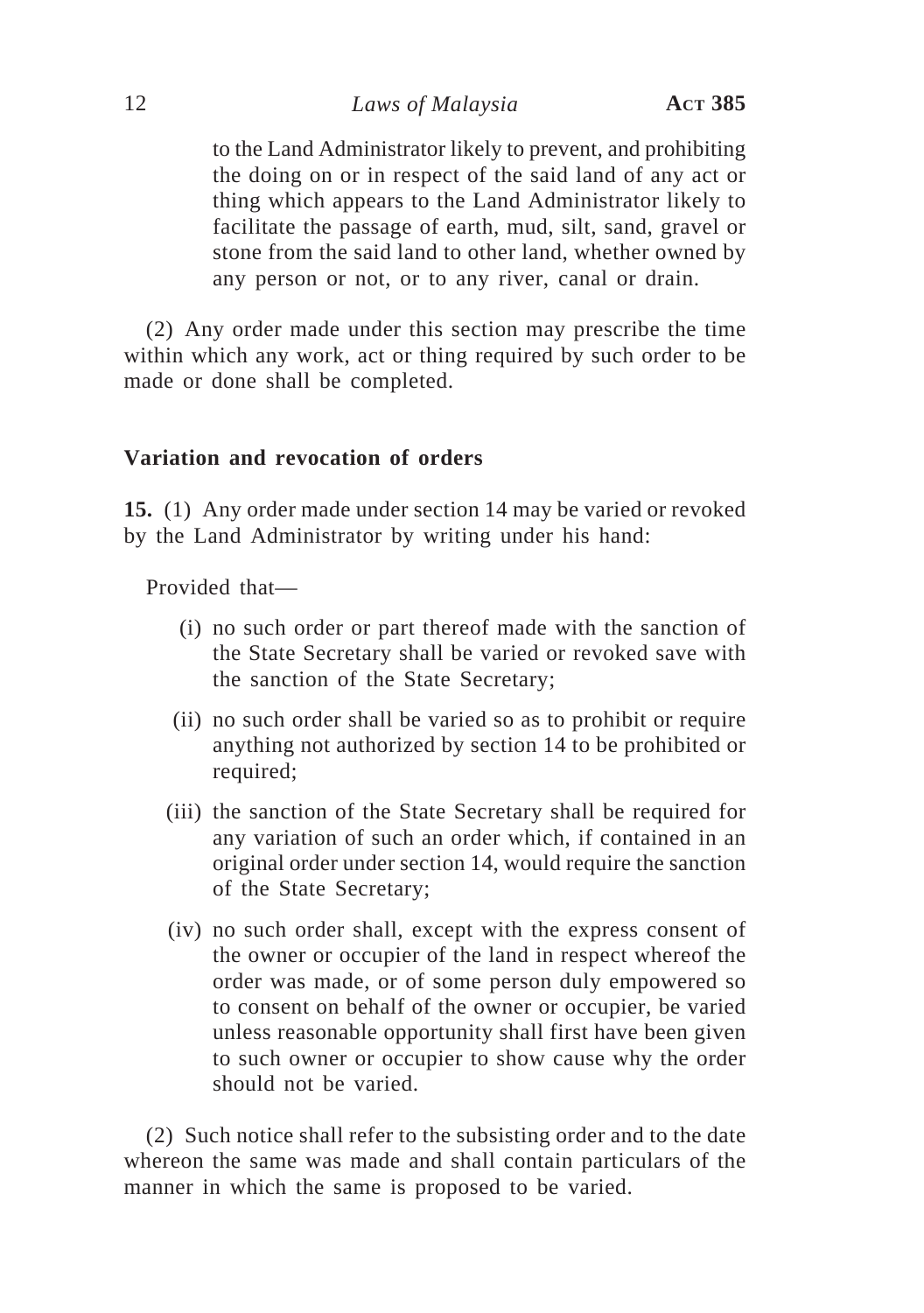(3) After service of such notice the procedure prescribed by sections 12 and 13 shall, subject to necessary modifications, apply; and the provisions of this Act applicable to an order made under section 14 shall apply also to any such order as varied under this section.

## **Operation of orders**

**16.** Subject to the judgment of the High Court, every order made under section 14 shall after service thereof upon the owner or occupier of the land in respect whereof the same is made be, so long as the same remains unrevoked, binding upon all persons who are from time to time registered as owner or occupier of such land and upon all persons who are from time to time in lawful occupation thereof.

# **Appeal**

**17.** (1) Every order under section 14 or part thereof which is—

- *(a)* mandatory, and where the cost of the work ordered to be done does not exceed two thousand ringgit; or
- *(b)* prohibitory,

shall be final and there shall be no appeal therefrom.

(2) Subject to subsection (1) an appeal shall lie to the High Court from any order made under section 14:

Provided that—

- *(a)* no such appeal shall be brought after the expiration of fourteen days from the time when the order appealed against was made;
- *(b)* the obligation to comply with an order made under section 14 shall not be affected by the fact of an appeal having been preferred against the order, but the High Court may for sufficient cause suspend the obligation.

(3) The procedure governing such appeals to the High Court shall be the same as for appeals to the High Court from decisions of subordinate courts in civil matters:

Provided that the decision of the High Court shall be final and there shall be no appeal therefrom.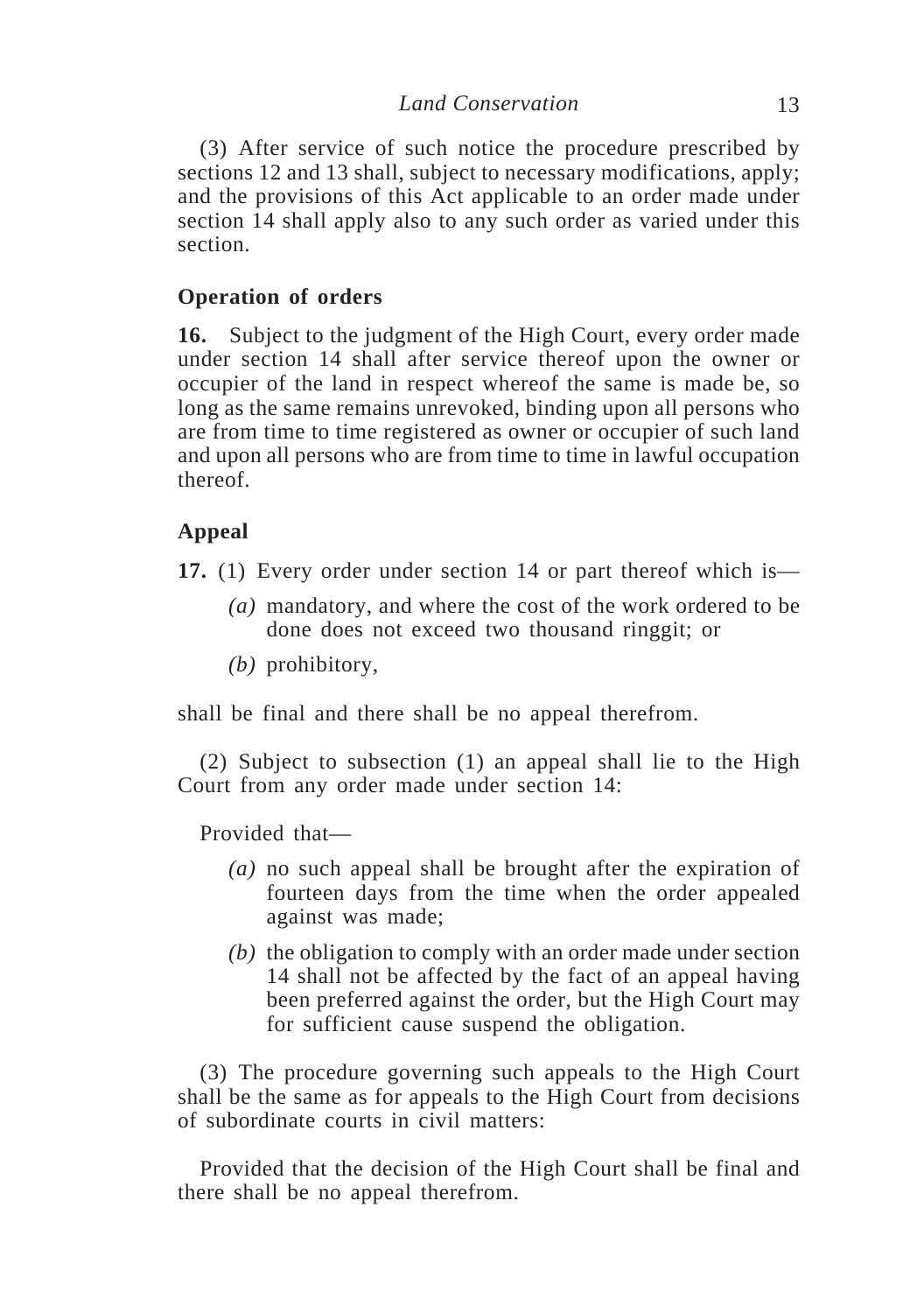# **Penalty**

**18.** (1) Any person who without reasonable excuse fails to comply with any order made under, or any provision of this Act, requiring him to do or prohibiting him from doing any act or thing shall be liable to a fine of not exceeding five thousand ringgit and in default of payment thereof to imprisonment for a term which may, subject to section 283 of the Criminal Procedure Code [*Act 593*], as the circumstances may require, extend to six months.

(2) Notwithstanding anything in any other written law, any penalty authorized by this section may be imposed by a Court of a Magistrate of the First Class.

## **Maintenance of work**

**19.** Where any drain, watercourse, dam, wall or other work has in pursuance of an order under section 14 been made on any land, all persons who are from time to time registered as owners or occupiers of such land shall, so long as such order remains unrevoked, at his or their own expense maintain such work in good and efficient order to the satisfaction of the Land Administrator.

## **Record of orders in the register**

**20.** (1) Where by virtue of an order made under section 14 any prohibition or requirement is under this Act imposed on an owner or occupier of land, the Land Administrator may certify under his hand and official seal the terms of the order and the particulars of the document or documents of title under which such land is held, and the Registrar having custody of the register wherein the title to such land is recorded shall on production to him of such certificate enter in the said register a memorandum of the making of such order and shall file such certificate.

(2) Where any order of the making whereof a memorandum has been entered under subsection (1) is varied or revoked or is affected by a judgment of the High Court, such variation or revocation or the effect of such judgment may in like manner be certified and a memorandum thereof entered in the register and the certificate thereof filled.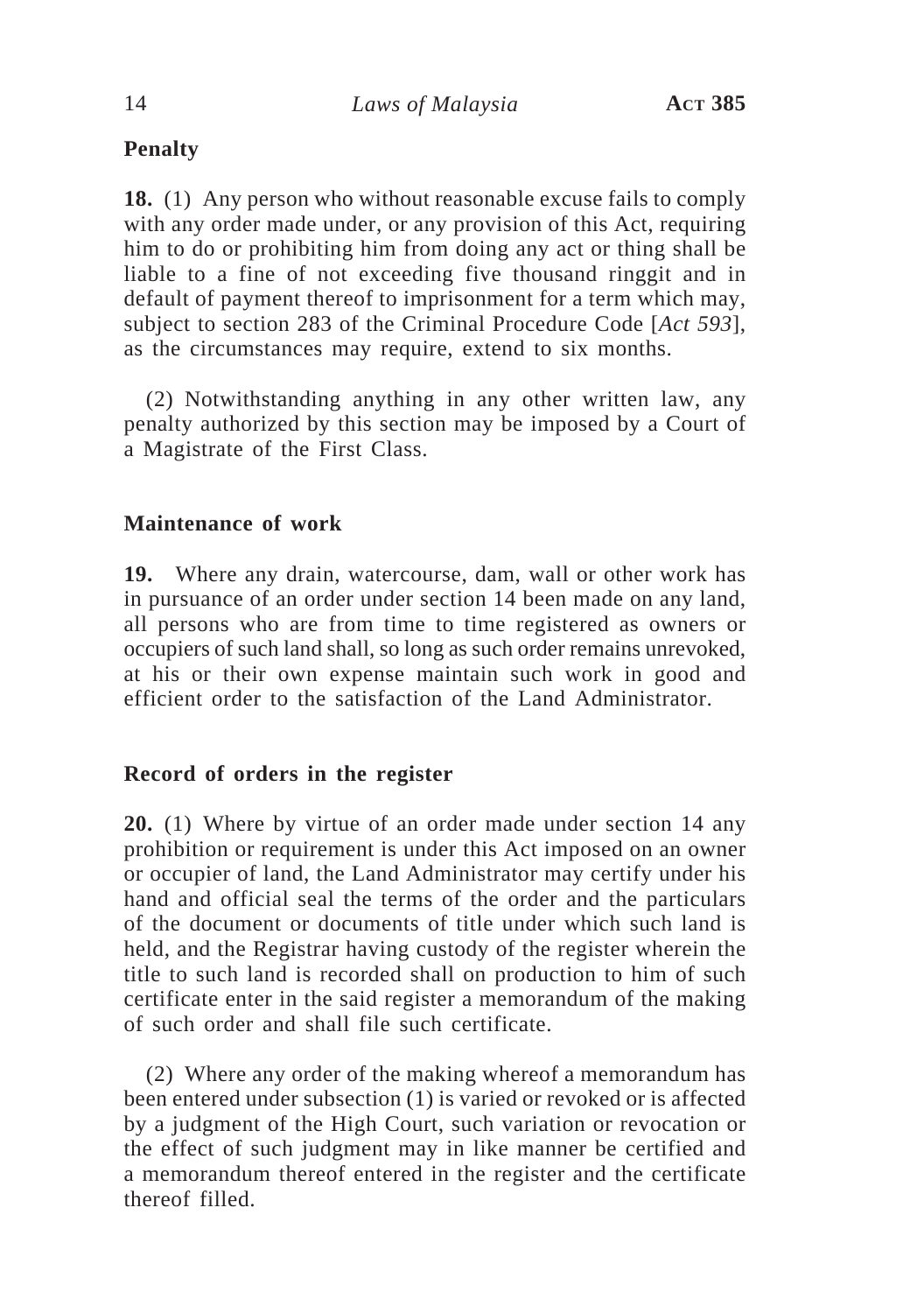## PART IV

### GENERAL

## **Power to cause effect to be given to orders and recovery of cost**

**21.** (1) If any person who is by any order made under this Act required to do any act or thing fails to comply with such requirements, the Land Administrator may cause such act or thing to be done by such persons and in such manner as he may direct, and the cost thereof shall be recoverable from the person making default as aforesaid by the Land Administrator in civil suit.

(2) Nothing in this section contained shall affect any liability of any person to prosecution and punishment under section 18.

## **Liability of owner or occupier for acts done on land**

**22.** Where by this Act the doing of any act upon any land by any person is forbidden, any owner or occupier of such land who causes or permits such act to be done shall be deemed to have contravened this Act unless he proves that such act was done without his knowledge and consent and that he had taken all reasonable precautions against the doing of such act.

## **Service of notices and orders**

**23.** Notices and orders issued and made in any State under this Act may be served in manner following, and such service shall be equivalent to personal service upon the person on whom service is to be effected:

- *(a)* if the person on whom service is to be effected be within such State, the notice or order may be delivered to him or left with some adult member of his family (other than a servant) residing with him within such State;
- *(b)* if the person on whom service is to be effected has an agent within such State duly authorized by power of attorney to accept service on his behalf, the notice or order may be delivered to such agent;
- *(c)* if service cannot be effected in the manner described in paragraph *(a)* or *(b)*, the notice or order may be sent by registered post addressed to the person on whom service is to be effected at his address in any part of Malaysia;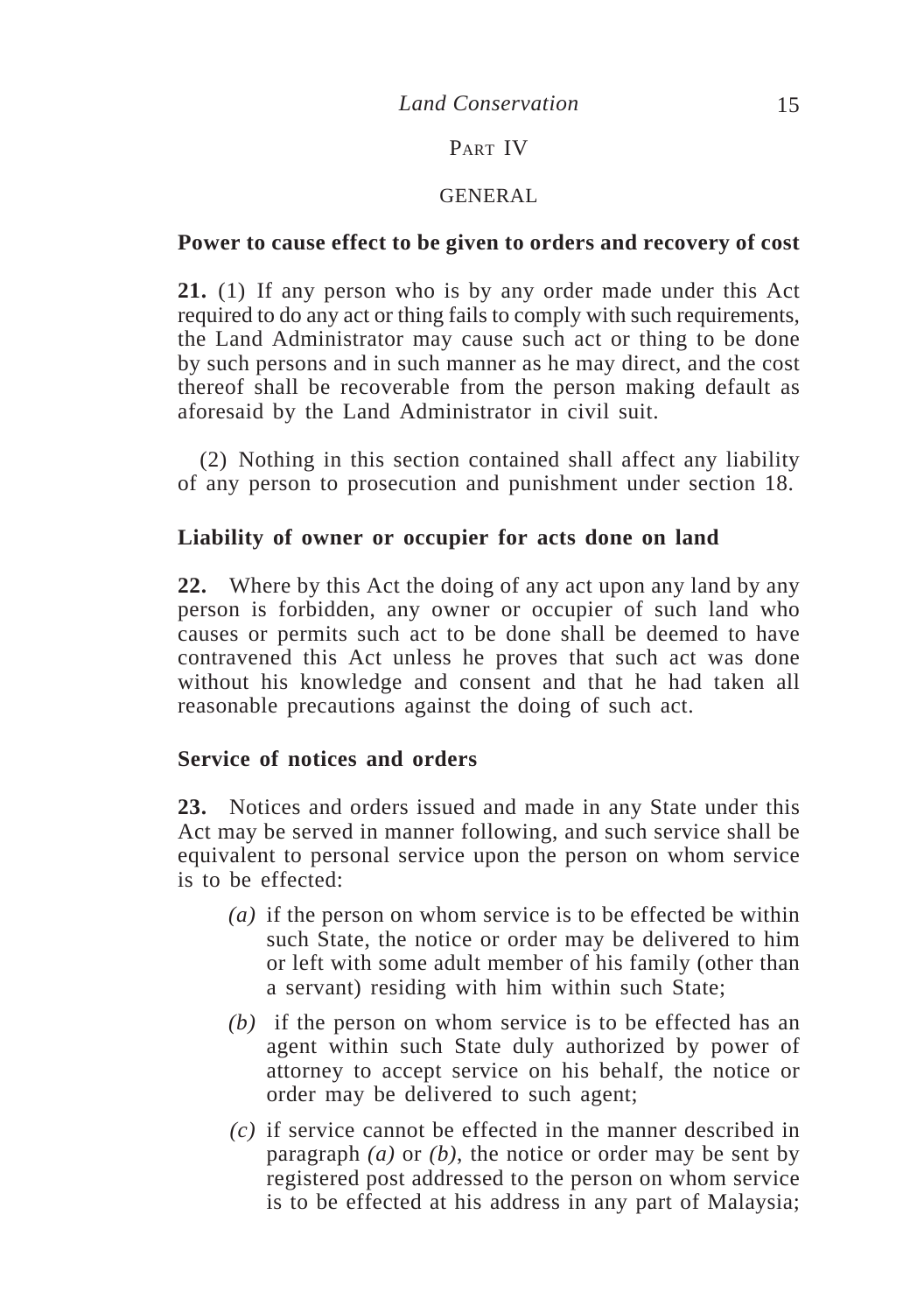- *(d)* where service is to be effected on a corporation, the notice or order may be—
	- (i) left at the registered office (if any) of the corporation within such State;
	- (ii) delivered to any director, secretary or other principal officer of the corporation within such State, or to any person within such State duly authorized by power of attorney to accept service on behalf of the corporation, or to any person having, on behalf of the corporation, powers of control or management over the land to which the notice or order relates; or
	- (iii) sent by registered post addressed to the corporation at its principal office wherever situate; or
- *(e)* if service cannot be effected in accordance with the preceding paragraphs of this section, the notice or order may be put up in a conspicuous position on the land to which it relates.

## **Rules**

**24.** The Ruler in Council or the Yang di-Pertua Negeri in Council, as the case may be, may make rules for carrying out the purposes of this Act.

### **Private suits not affected**

**25.** Nothing in this Act contained shall debar any owner or occupier of land which is affected or likely to be affected by inroad of earth, mud, silt, sand, gravel or stone from other land from instituting any suit or proceedings in respect thereof or shall relieve any person of any liability to which he would have been subject if this Act had not been passed:

Provided that a person shall not be liable for any act or omission, or the consequences of any act or omission required by an order under this Act to be done or omitted by him.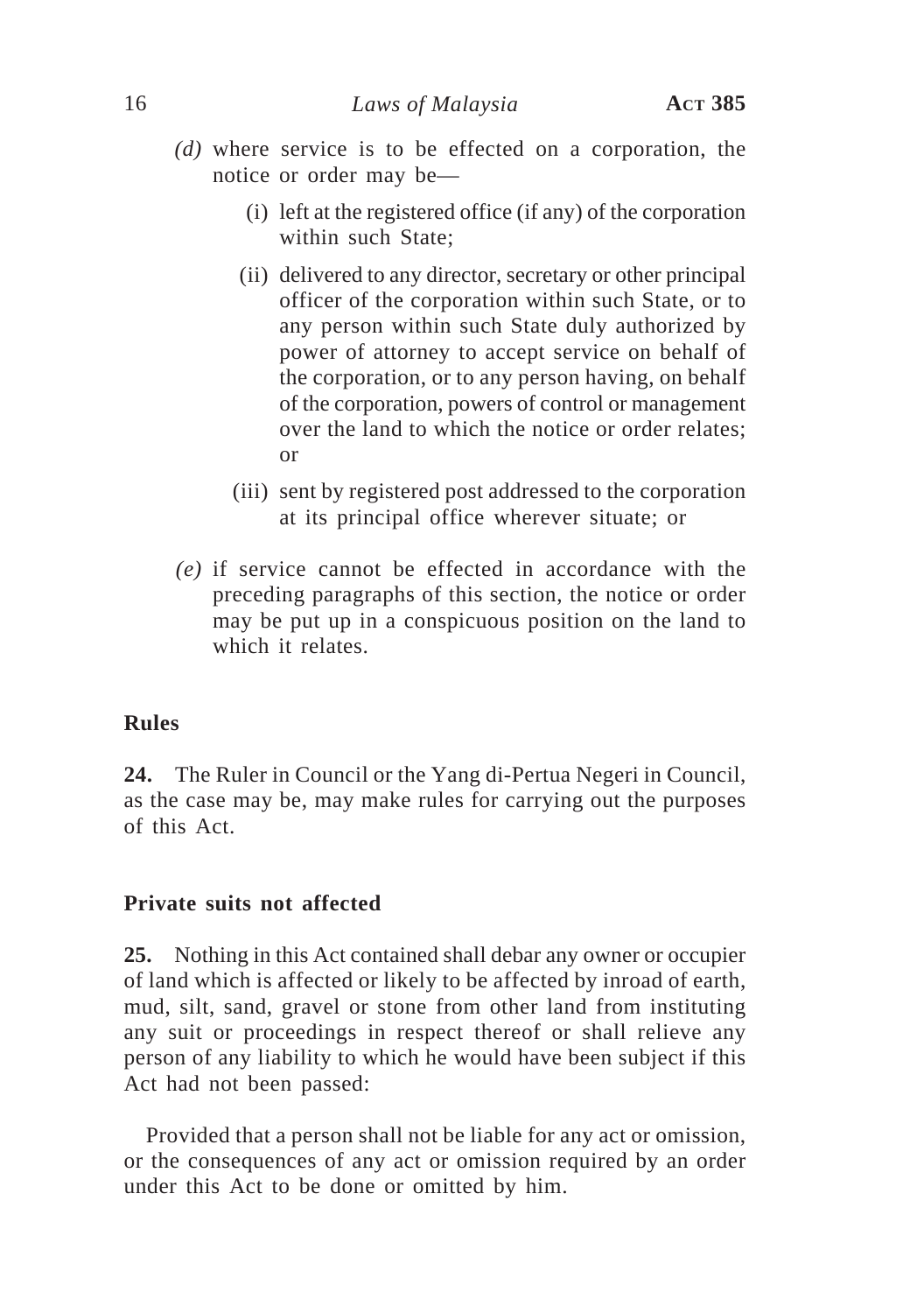#### **Repeal**

**26.** The Silt Control Enactment of the Federated Malay States [*F.M.S. Cap. 143*], the Hill Lands Ordinance 1937 of the Straits Settlements [*S.S. Ord. 44 of 1937*], Enactment No. 110 (Silt Control) of the State of Kedah [*Kedah No. En. 110*], the Prevention of Soil Erosion Enactment 1940 of the State of Kelantan [*Kelantan En. 23 of 1940*] and the Hill Lands Enactment 1951 of the State of Pahang [*Pahang En. 4 of 1951*] are hereby repealed:

Provided that—

- *(a)* any permit, order, sanction or prohibition made, given, granted or imposed or thing done under any of the written laws hereby repealed shall, in so far as the same is not inconsistent with the provisions of this Act, continue in force and have effect as if it had been made, given, granted or imposed under this Act; and
- *(b)* any register kept under any former written law hereby repealed shall be deemed part of the register to be kept under the corresponding provisions of this Act.

#### APPENDIX

Adoption of the Act by States—

| Johore          | En. 15 of 1960<br>(Am. Johore En. 5 of 1961) |
|-----------------|----------------------------------------------|
| Kedah           | En. 13 of 1960                               |
| Kelantan        | En. 6 of 1960                                |
| Malacca         | En. 7 of 1960                                |
| Negeri Sembilan | En. 21 of 1960                               |
| Pahang          | En. 13 of 1960                               |
| Penang          | En. 4 of 1960                                |
| Perak           | En. 6 of 1960                                |
| Perlis          | En. 12 of 1960                               |
| Selangor        | En. 7 of 1960                                |
| Terengganu      | En. 9 of 1960                                |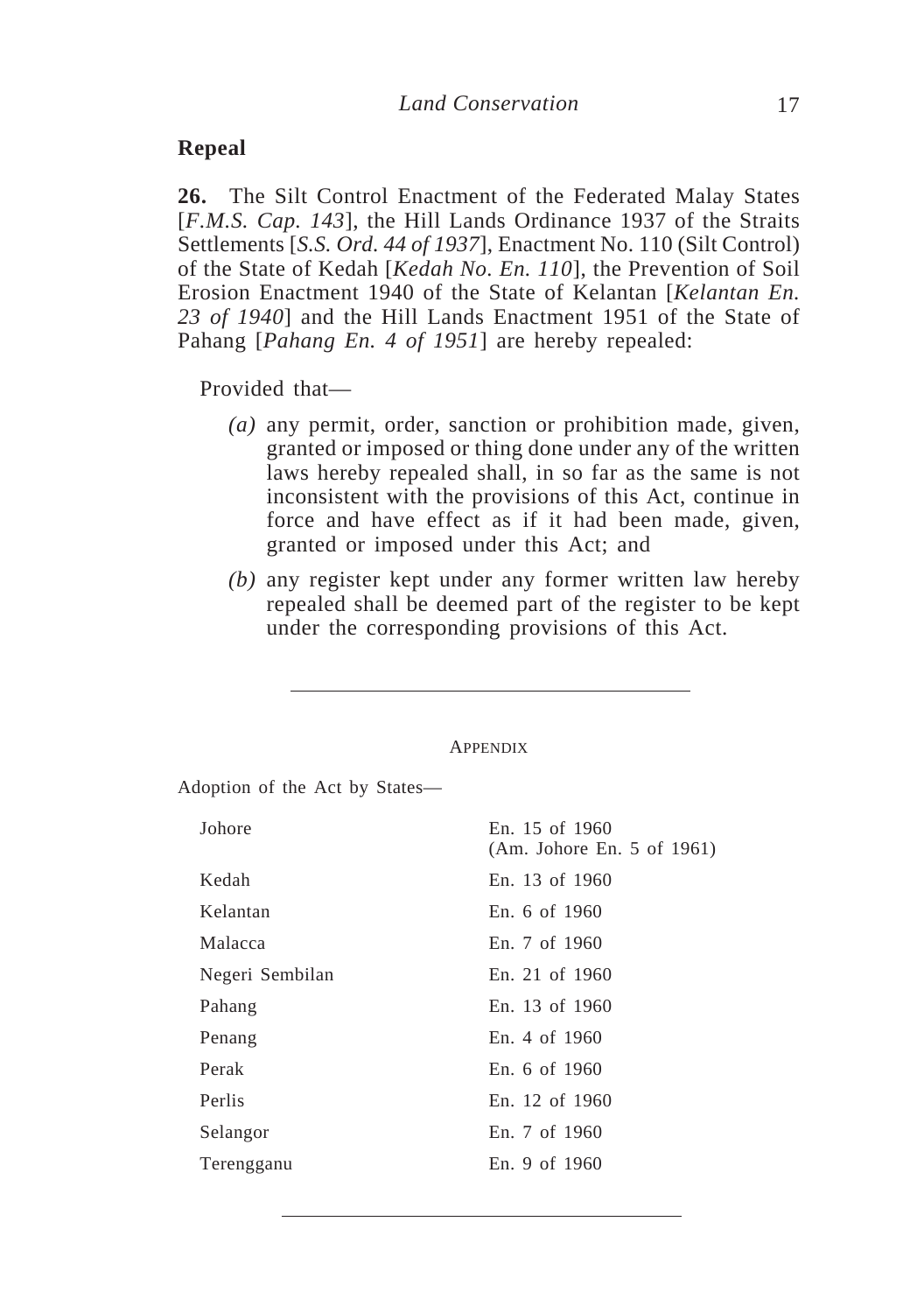# **Act 385**

# **LAND CONSERVATION ACT 1960**

## LIST OF AMENDMENTS

Amending law Short title In force from

–  $NIL$  –